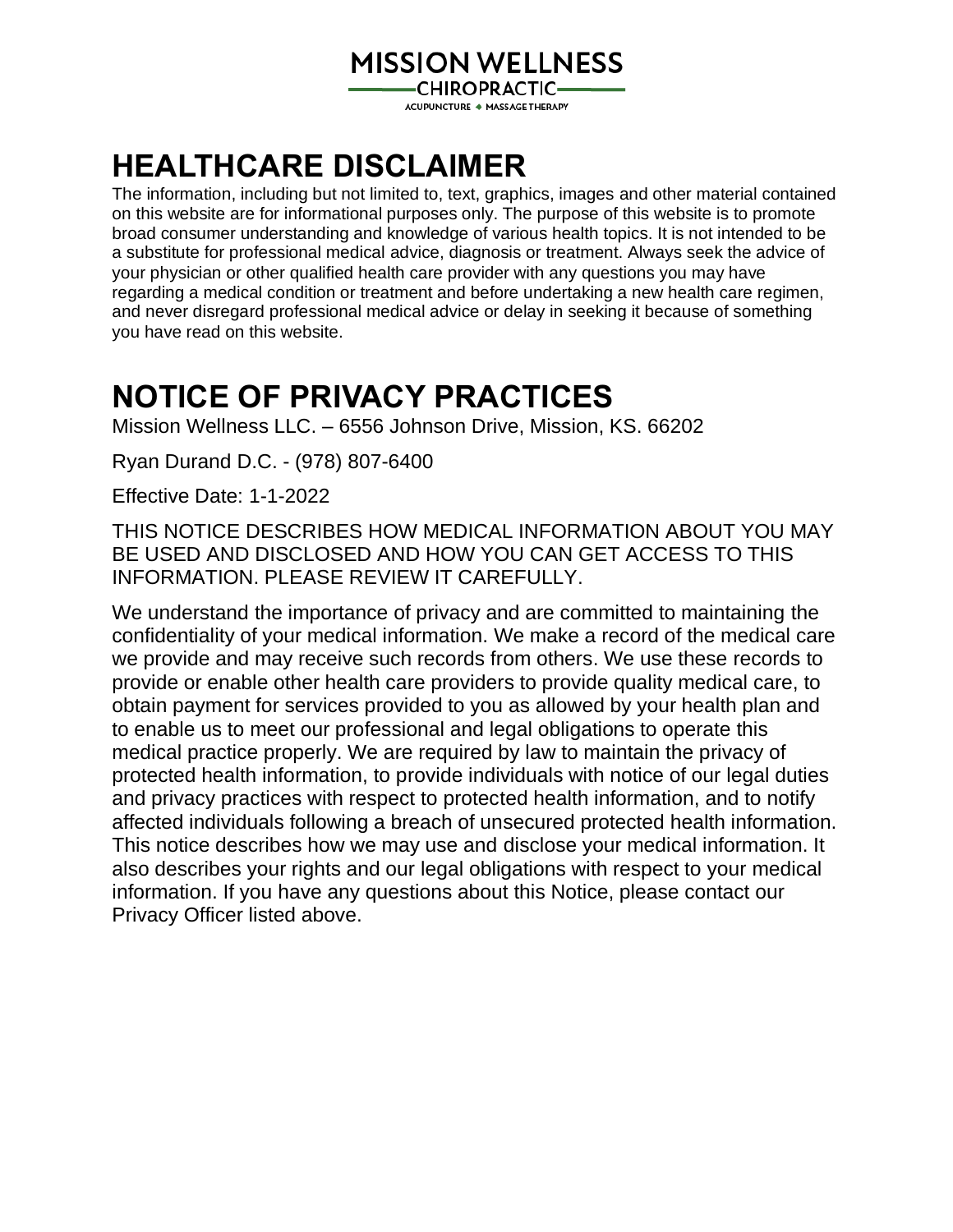## TABLE OF CONTENTS

- 1. How This Medical Practice May Use or Disclose Your Health Information
- 2. When This Medical Practice May Not Use or Disclose Your Health Information
- 3. Your Health Information Rights
- 4. Right to Request Special Privacy Protections
- 5. Right to Request Confidential Communications
- 6. Right to Inspect and Copy
- 7. Right to Amend or Supplement
- 8. Right to an Accounting of Disclosures
- 9. Right to a Paper or Electronic Copy of this Notice
- 10. Changes to this Notice of Privacy Practices
- 11. Complaints

A. How This Medical Practice May Use or Disclose Your Health Information

This medical practice collects health information about you and stores it in a chart and on a computer. This is your medical record. The medical record is the property of this medical practice, but the information in the medical record belongs to you. The law permits us to use or disclose your health information for the following purposes:

- 1. Treatment. We use medical information about you to provide your medical care. We disclose medical information to our employees and others who are involved in providing the care you need. For example, we may share your medical information with other physicians or other health care providers who will provide services that we do not provide. Or we may share this information with a pharmacist who needs it to dispense a prescription to you, or a laboratory that performs a test. We may also disclose medical information to members of your family or others who can help you when you are sick or injured, or after you die.
- 2. Payment. We use and disclose medical information about you to obtain payment for the services we provide. For example, we give your health plan the information it requires before it will pay us. We may also disclose information to other health care providers to assist them in obtaining payment for services they have provided to you.
- 3. Health Care Operations. We may use and disclose medical information about you to operate this medical practice. For example, we may use and disclose this information to review and improve the quality of care we provide, or the competence and qualifications of our professional staff. Or we may use and disclose this information to get your health plan to authorize services or referrals. We may also use and disclose this information as necessary for medical reviews, legal services and audits,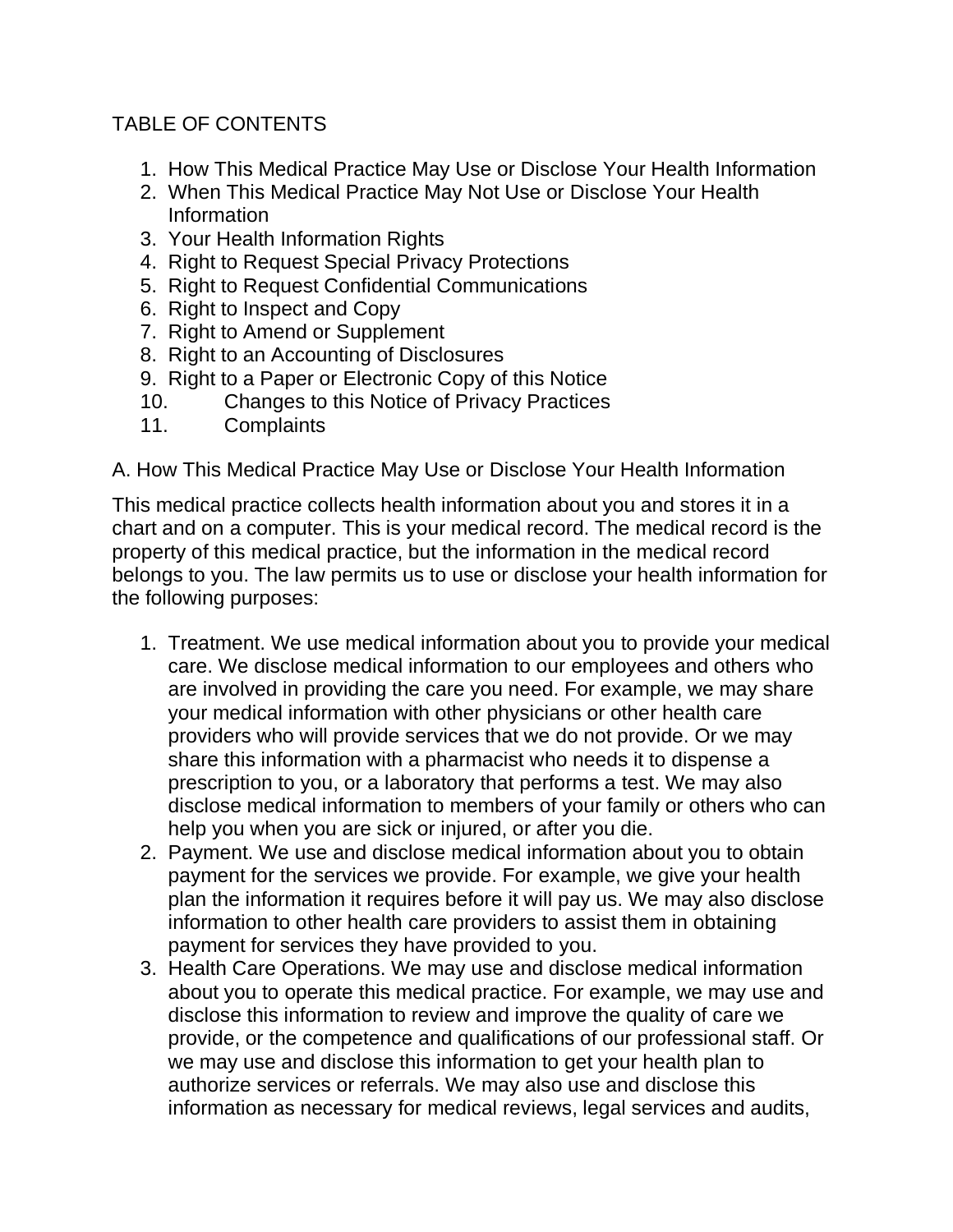including fraud and abuse detection and compliance programs and business planning and management. We may also share your medical information with our "business associates," such as our billing service, that perform administrative services for us. We have a written contract with each of these business associates that contains terms requiring them and their subcontractors to protect the confidentiality and security of your protected health information. We may also share your information with other health care providers, health care clearinghouses or health plans that have a relationship with you, when they request this information to help them with their quality assessment and improvement activities, their patient-safety activities, their population-based efforts to improve health or reduce health care costs, their protocol development, case management or care-coordination activities, their review of competence, qualifications and performance of health care professionals, their training programs, their accreditation, certification or licensing activities, or their health care fraud and abuse detection and compliance efforts. We may also share medical information about you with the other health care providers, health care clearinghouses and health plans that participate with us in "organized health care arrangements" (OHCAs) for any of the OHCAs' health care operations. OHCAs include hospitals, physician organizations, health plans, and other entities which collectively provide health care services. A listing of the OHCAs we participate in is available from the Privacy Official.

- 4. Appointment Reminders. We may use and disclose medical information to contact and remind you about appointments. If you are not home, we may leave this information on your answering machine or in a message left with the person answering the phone.
- 5. Sign In Sheet. We may use and disclose medical information about you by having you sign in when you arrive at our office. We may also call out your name when we are ready to see you.
- 6. Notification and Communication with Family. We may disclose your health information to notify or assist in notifying a family member, your personal representative or another person responsible for your care about your location, your general condition or, unless you had instructed us otherwise, in the event of your death. In the event of a disaster, we may disclose information to a relief organization so that they may coordinate these notification efforts. We may also disclose information to someone who is involved with your care or helps pay for your care. If you are able and available to agree or object, we will give you the opportunity to object prior to making these disclosures, although we may disclose this information in a disaster even over your objection if we believe it is necessary to respond to the emergency circumstances. If you are unable or unavailable to agree or object, our health professionals will use their best judgment in communication with your family and others.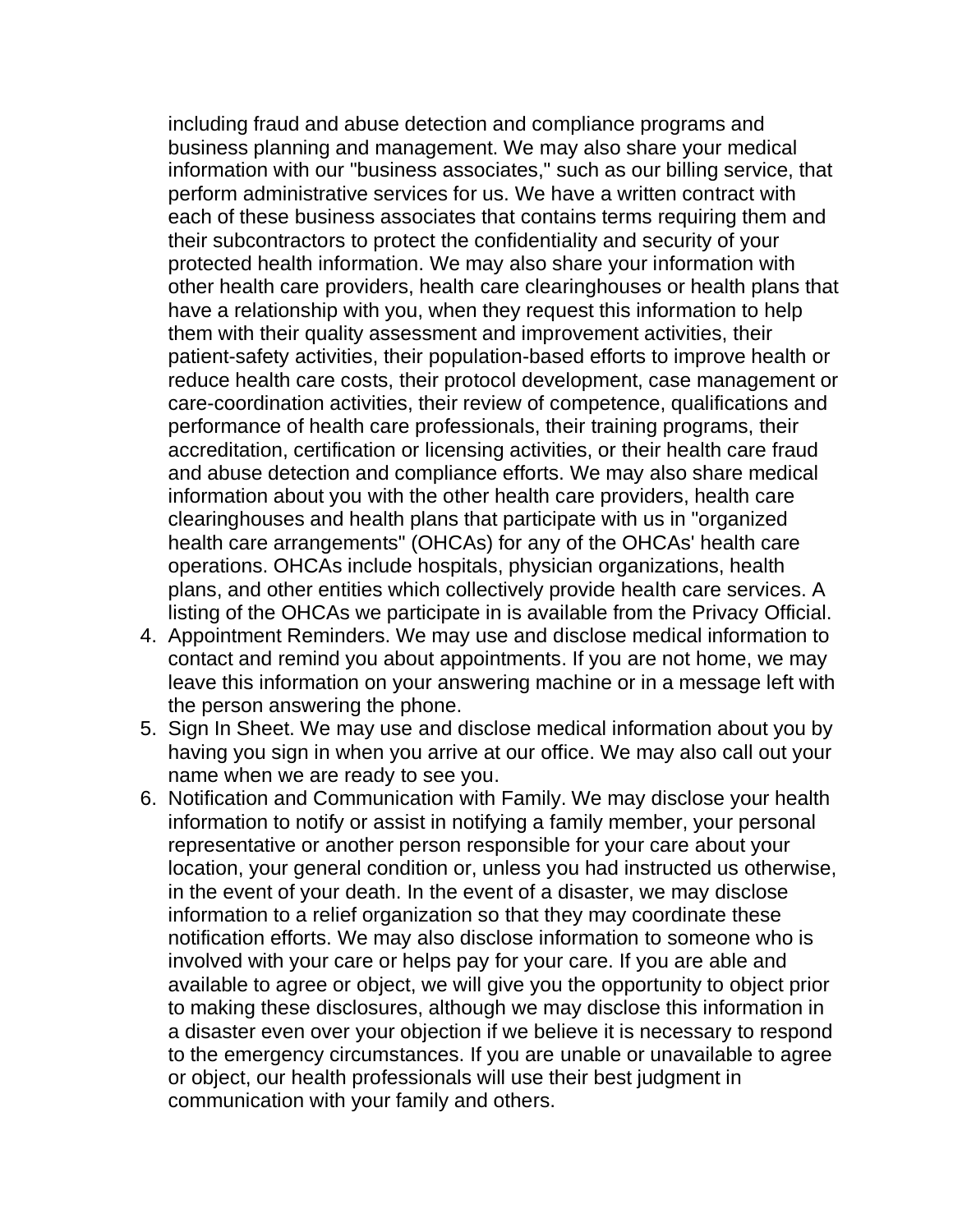- 7. Marketing. Provided we do not receive any payment for making these communications, we may contact you to give you information about products or services related to your treatment, case management or care coordination, or to direct or recommend other treatments, therapies, health care providers or settings of care that may be of interest to you. We may similarly describe products or services provided by this practice and tell you which health plans this practice participates in. We may also encourage you to maintain a healthy lifestyle and get recommended tests, participate in a disease management program, provide you with small gifts, tell you about government sponsored health programs or encourage you to purchase a product or service when we see you, for which we may be paid. Finally, we may receive compensation which covers our cost of reminding you to take and refill your medication, or otherwise communicate about a drug or biologic that is currently prescribed for you. We will not otherwise use or disclose your medical information for marketing purposes or accept any payment for other marketing communications without your prior written authorization. The authorization will disclose whether we receive any compensation for any marketing activity you authorize, and we will stop any future marketing activity to the extent you revoke that authorization.
- 8. Sale of Health Information. We will not sell your health information without your prior written authorization. The authorization will disclose that we will receive compensation for your health information if you authorize us to sell it, and we will stop any future sales of your information to the extent that you revoke that authorization. Required by Law. As required by law, we will use and disclose your health information, but we will limit our use or disclosure to the relevant requirements of the law. When the law requires us to report abuse, neglect, or domestic violence, or respond to judicial or administrative proceedings, or to law enforcement officials, we will further comply with the requirement set forth below concerning those activities.
- 9. Public Health. We may, and are sometimes required by law, to disclose your health information to public health authorities for purposes related to: preventing or controlling disease, injury or disability; reporting child, elder or dependent adult abuse or neglect; reporting domestic violence; reporting to the Food and Drug Administration problems with products and reactions to medications; and reporting disease or infection exposure. When we report suspected elder or dependent adult abuse or domestic violence, we will inform you or your personal representative promptly unless in our best professional judgment, we believe the notification would place you at risk of serious harm or would require informing a personal representative we believe is responsible for the abuse or harm.
- 10. Health Oversight Activities. We may, and are sometimes required by law, to disclose your health information to health oversight agencies during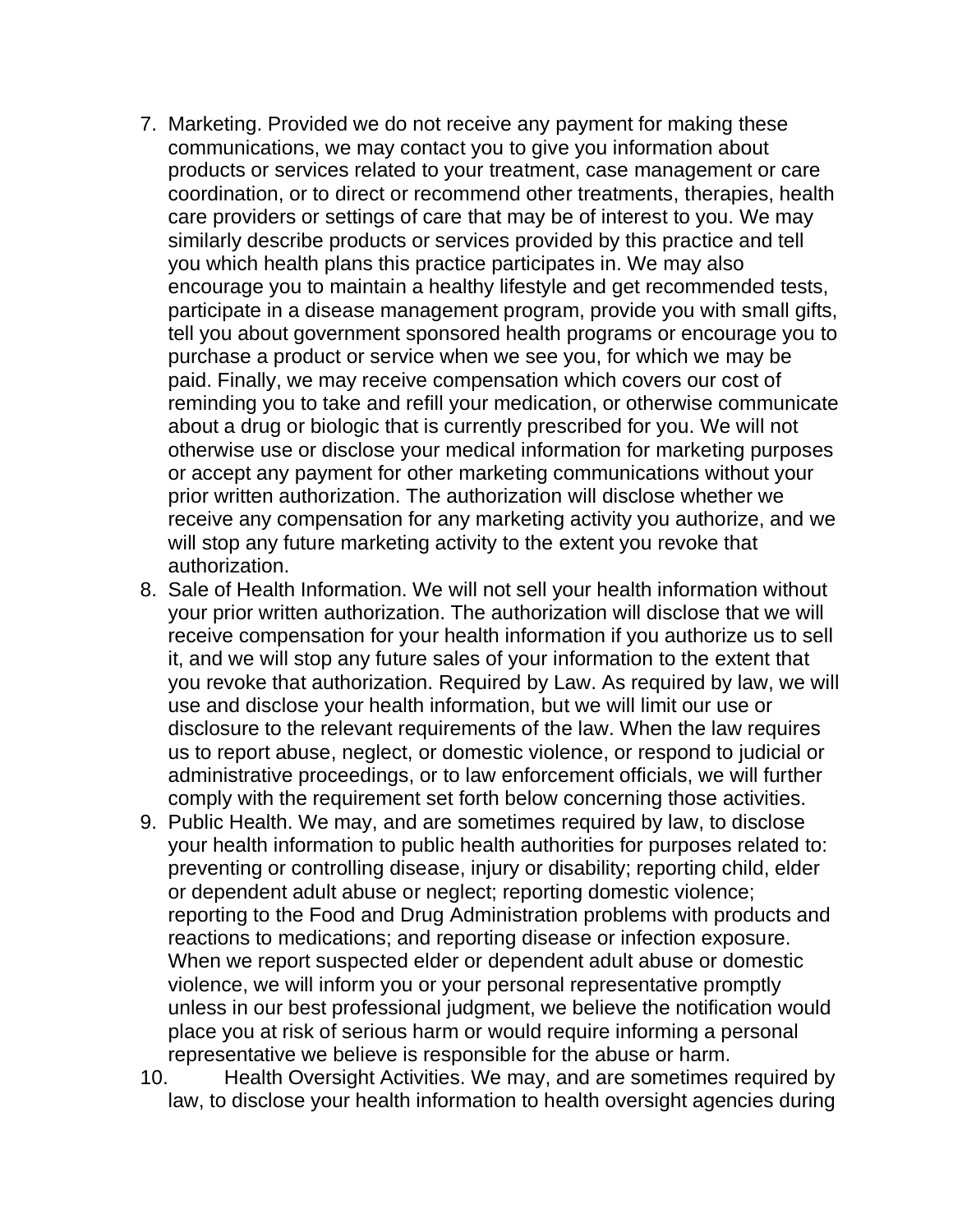the course of audits, investigations, inspections, licensure and other proceedings, subject to the limitations imposed by law.

- 11. Judicial and Administrative Proceedings. We may, and are sometimes required by law, to disclose your health information in the course of any administrative or judicial proceeding to the extent expressly authorized by a court or administrative order. We may also disclose information about you in response to a subpoena, discovery request or other lawful process if reasonable efforts have been made to notify you of the request and you have not objected, or if your objections have been resolved by a court or administrative order.
- 12. Law Enforcement. We may, and are sometimes required by law, to disclose your health information to a law enforcement official for purposes such as identifying or locating a suspect, fugitive, material witness or missing person, complying with a court order, warrant, grand jury subpoena and other law enforcement purposes.
- 13. Coroners. We may, and are often required by law, to disclose your health information to coroners in connection with their investigations of deaths.
- 14. Organ or Tissue Donation. We may disclose your health information to organizations involved in procuring, banking or transplanting organs and tissues.
- 15. Public Safety. We may, and are sometimes required by law, to disclose your health information to appropriate persons in order to prevent or lessen a serious and imminent threat to the health or safety of a particular person or the general public.
- 16. Proof of Immunization. We will disclose proof of immunization to a school that is required to have it before admitting a student where you have agreed to the disclosure on behalf of yourself or your dependent.
- 17. Specialized Government Functions. We may disclose your health information for military or national security purposes or to correctional institutions or law enforcement officers that have you in their lawful custody.
- 18. Workers' Compensation. We may disclose your health information as necessary to comply with workers' compensation laws. For example, to the extent your care is covered by workers' compensation, we will make periodic reports to your employer about your condition. We are also required by law to report cases of occupational injury or occupational illness to the employer or workers' compensation insurer.
- 19. Change of Ownership. In the event that this medical practice is sold or merged with another organization, your health information/record will become the property of the new owner, although you will maintain the right to request that copies of your health information be transferred to another physician or medical group.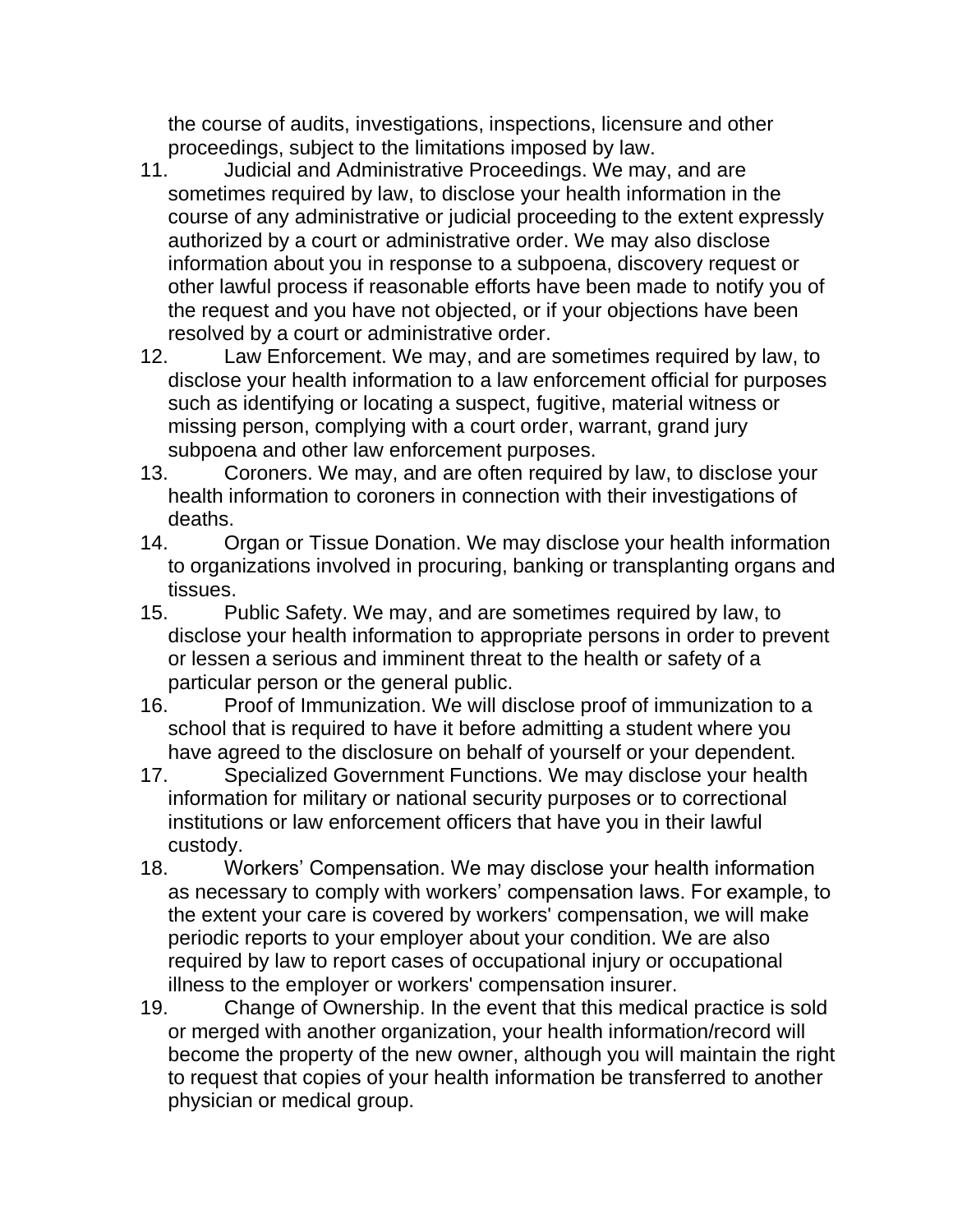20. Breach Notification. In the case of a breach of unsecured protected health information, we will notify you as required by law. If you have provided us with a current e-mail address, we may use e-mail to communicate information related to the breach. In some circumstances our business associate may provide the notification. We may also provide notification by other methods as appropriate.

B. When This Medical Practice May Not Use or Disclose Your Health Information Except as described in this Notice of Privacy Practices, this medical practice will, consistent with its legal obligations, not use or disclose health information which identifies you without your written authorization. If you do authorize this medical practice to use or disclose your health information for another purpose, you may revoke your authorization in writing at any time.

- C. Your Health Information Rights
	- 1. Right to Request Special Privacy Protections. You have the right to request restrictions on certain uses and disclosures of your health information by a written request specifying what information you want to limit, and what limitations on our use or disclosure of that information you wish to have imposed. If you tell us not to disclose information to your commercial health plan concerning health care items or services for which you paid for in full out-of-pocket, we will abide by your request, unless we must disclose the information for treatment or legal reasons. We reserve the right to accept or reject any other request, and will notify you of our decision.
	- 2. Right to Request Confidential Communications. You have the right to request that you receive your health information in a specific way or at a specific location. For example, you may ask that we send information to a particular e-mail account or to your work address. We will comply with all reasonable requests submitted in writing which specify how or where you wish to receive these communications.
	- 3. Right to Inspect and Copy. You have the right to inspect and copy your health information, with limited exceptions. To access your medical information, you must submit a written request detailing what information you want access to, whether you want to inspect it or get a copy of it, and if you want a copy, your preferred form and format. We will provide copies in your requested form and format if it is readily producible, or we will provide you with an alternative format you find acceptable, or if we can't agree and we maintain the record in an electronic format, your choice of a readable electronic or hardcopy format. We will also send a copy to any other person you designate in writing. We will charge a reasonable fee which covers our costs for labor, supplies, postage, and if requested and agreed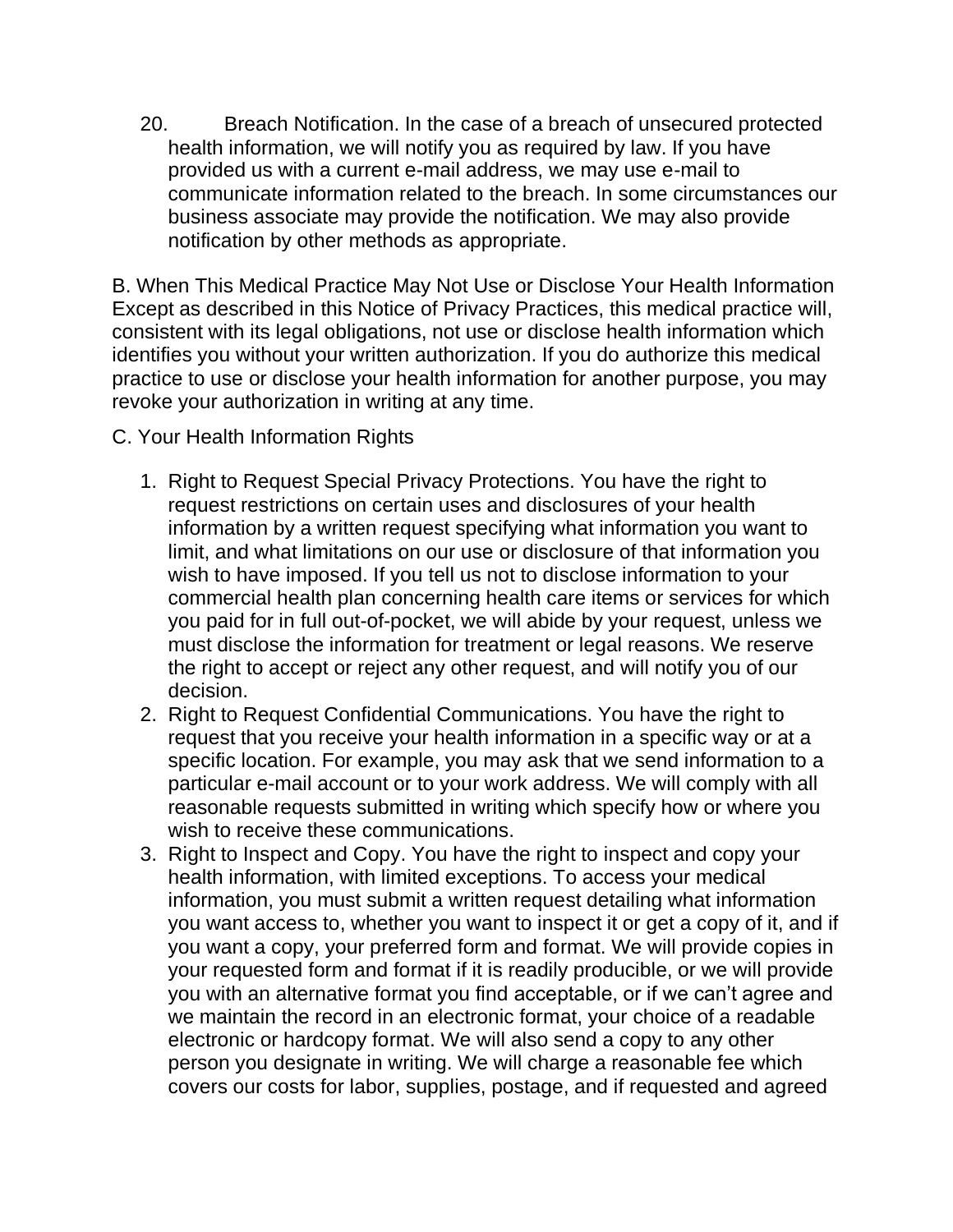to in advance, the cost of preparing an explanation or summary. We may deny your request under limited circumstances. If we deny your request to access your child's records or the records of an incapacitated adult you are representing because we believe allowing access would be reasonably likely to cause substantial harm to the patient, you will have a right to appeal our decision. If we deny your request to access your psychotherapy notes, you will have the right to have them transferred to another mental health professional.

- 4. Right to Amend or Supplement. You have a right to request that we amend your health information that you believe is incorrect or incomplete. You must make a request to amend in writing, and include the reasons you believe the information is inaccurate or incomplete. We are not required to change your health information, and will provide you with information about this medical practice's denial and how you can disagree with the denial. We may deny your request if we do not have the information, if we did not create the information (unless the person or entity that created the information is no longer available to make the amendment), if you would not be permitted to inspect or copy the information at issue, or if the information is accurate and complete as is. If we deny your request, you may submit a written statement of your disagreement with that decision, and we may, in turn, prepare a written rebuttal. All information related to any request to amend will be maintained and disclosed in conjunction with any subsequent disclosure of the disputed information.
- 5. Right to an Accounting of Disclosures. You have a right to receive an accounting of disclosures of your health information made by this medical practice, except that this medical practice does not have to account for the disclosures provided to you or pursuant to your written authorization, or as described in paragraphs 1 (treatment), 2 (payment), 3 (health care operations), 6 (notification and communication with family) and 18 (specialized government functions) of Section A of this Notice of Privacy Practices or disclosures for purposes of research or public health which exclude direct patient identifiers, or which are incident to a use or disclosure otherwise permitted or authorized by law, or the disclosures to a health oversight agency or law enforcement official to the extent this medical practice has received notice from that agency or official that providing this accounting would be reasonably likely to impede their activities.
- 6. Right to a Paper or Electronic Copy of this Notice. You have a right to notice of our legal duties and privacy practices with respect to your health information, including a right to a paper copy of this Notice of Privacy Practices, even if you have previously requested its receipt by e-mail.